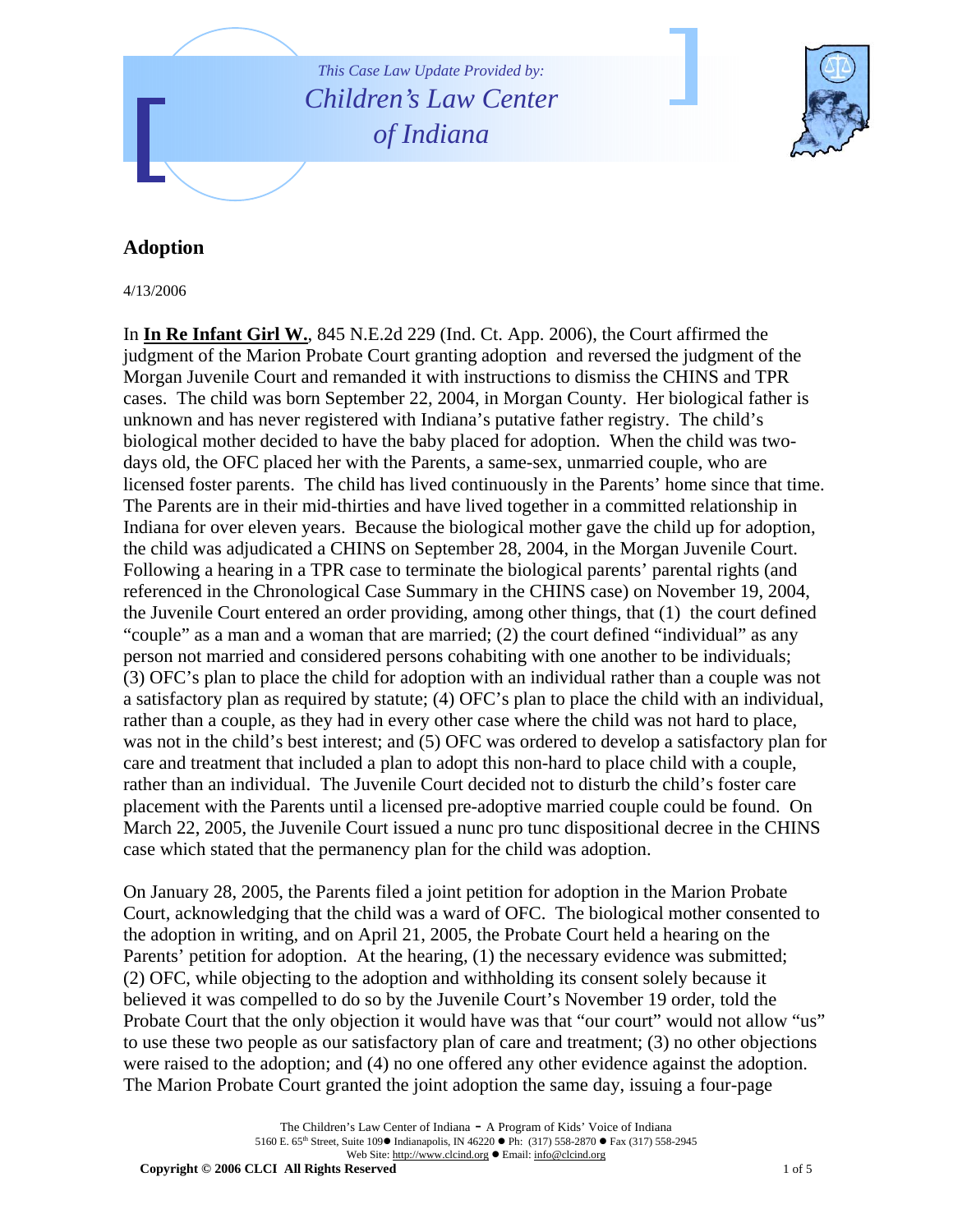written decree (1) finding, among other things that the adoption was in the child's best interests; (2) deeming the unknown father to have irrevocably consented to the adoption as a matter of law because of his failure to register as a putative father; (3) terminating the parental rights of the child's biological mother and the putative father; and (4) applying I.C. 31-19-9- 8(a)(10), to find that the reasons for OFC's refusal to consent to the adoption were not in the child's best interests and, consequently, that the agency's consent was not required.

On April 21, 2005, OFC informed the Morgan Juvenile Court that the joint petition for adoption had been granted that day over OFC's objection and that First Steps had evaluated the child and determined that her development was "age appropriate" and she no longer needed ongoing services. During an April 26, 2005 hearing the Juvenile Court accepted the adoption decree into evidence, granted the Parents' motion to intervene in the CHINS case, and denied the Parents' motion to dismiss the CHINS case. On May 10, 2005, OFC filed a motion to correct error in the adoption case, in which it alleged several errors for the first time and it offered no affidavits in support of its motion. The Probate Court denied OFC's motion on May 16, 2005. At the conclusion of a May 11, 2005 hearing, the Juvenile Court orally explained that it did not recognize the authority of the Marion Probate Court to do anything "on this case." On May 17, 2005, the Juvenile Court entered a written order adopting three rulings recommended by OFC: (1) the child shall remain a CHINS under the placement and care of OFC; (2) the child shall be placed with the pre-adoptive family OFC had located and trained for this purpose; and (3) the child's biological mother shall provide the court with information of relatives willing to care for the child. The Juvenile Court granted the Parents' motion to enjoin enforcement of these orders pending interlocutory appeal of its April 26 and May 17 orders which it certified for interlocutory review on June 3, 2005.

OFC appealed the adoption case, arguing that the Marion Probate Court erred in granting the joint adoption petition of the Parents because the Morgan Juvenile Court opposed it and because Indiana law limits adoption to married couples and to individuals. The Parents appealed the CHINS case, arguing that the Morgan Juvenile Court erred in refusing to dismiss the CHINS action and in voiding the Probate Court's adoption decree.

**OFC is a party to the adoption case and has standing to appeal the Probate Court's ruling.** Id. at 238. The Court noted that OFC was entitled to receive notice of the pending adoption, was heavily involved in the adoption procedure as the child's legal guardian, and in the normal course, OFC's consent to the adoption would have been required because it was responsible for the child's care and placement. Id.

**OFC waived its argument that comity prevented the Probate Court from exercising jurisdiction over this case, inasmuch as it failed to raise a timely and specific objection regarding the Probate Court's jurisdiction on those grounds or to file a 12(B)(8) motion to dismiss.** Id. at 239. **Waiver notwithstanding, however, there was not a sufficient identity of parties between the CHINS case and the adoption case to invoke comity; moreover, TPR, CHINS, and adoption cases have divergent subject matter and remedies.** Id. at 240. The Court generally described comity. "When an action is pending before a court of competent jurisdiction, other courts must defer to that court's extant authority over the case." Thacker v. Bartlett, 785 N.E.2d 621, 625 (Ind. Ct. App. 2003).

**Copyright © 2006 CLCI All Rights Reserved** 2 of 5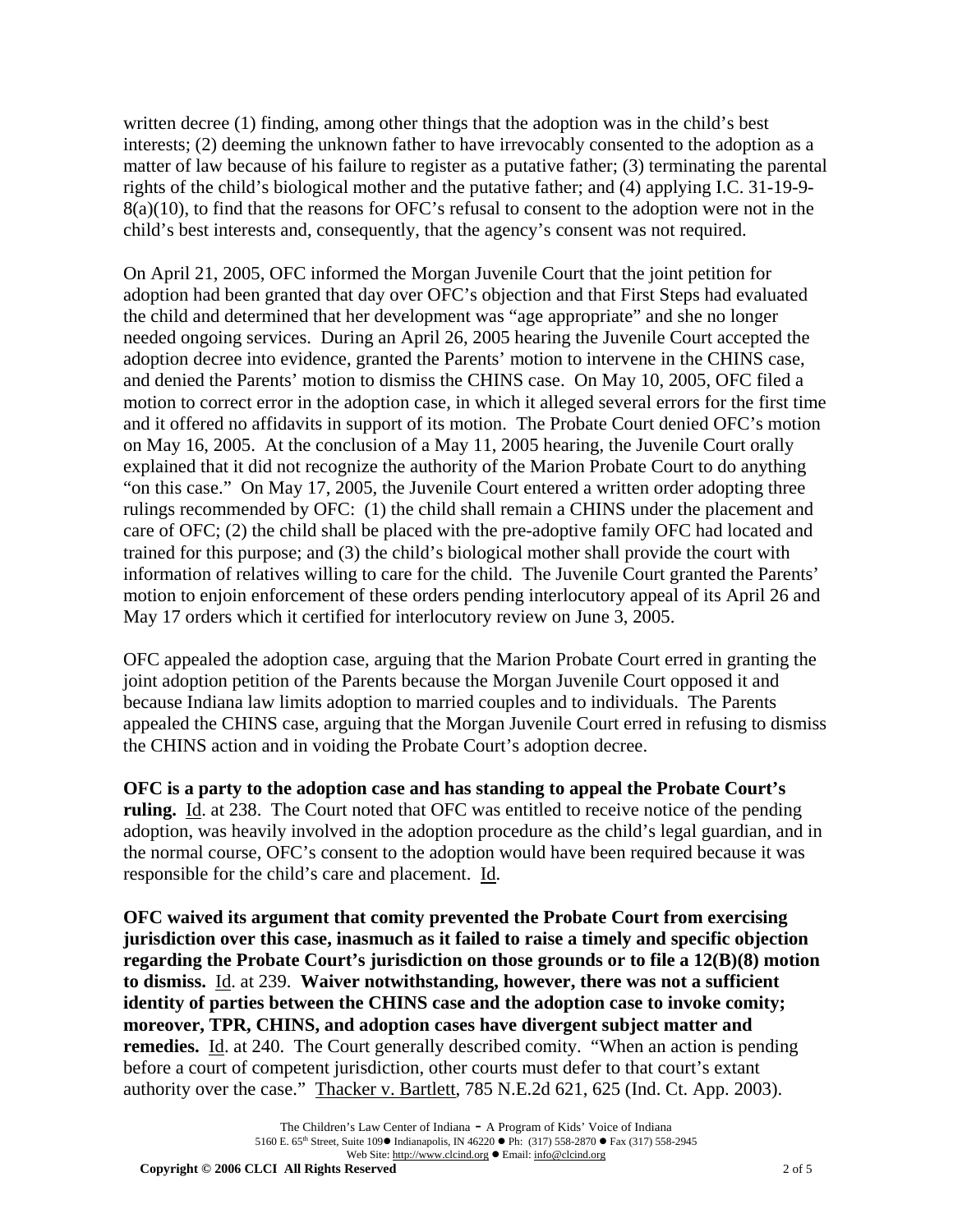Comity comes into play only where there is precise or substantially similar identity of parties, subject matter, and remedies in the competing actions. Id. Whether the outcome of one competing action will affect the adjudication of the other is also examined. Davidson v. Perron, 716 N.E.2d 29, 35 (Ind. Ct. App. 1999). Trial Rule 12(B)(8) implements this principle by permitting dismissal of an action on the ground that the same action is pending in another Indiana Court. Id. The Court noted that (1) OFC never filed a T.R. 12(B)(8) motion to dismiss; (2) OFC only objected to the adoption based on the ground that its hands were tied because of the Juvenile Court's November 19 order; and (3) in its motion to correct error, filed after the Parents' petition had already been granted, OFC objected for the first time based on the pending CHINS and TPR cases, though it never invoked comity in that motion. Id. at 238-39.

In its discussion of OFC's comity argument, notwithstanding waiver, the Court examined the nature of the three proceedings at issue – the adoption, CHINS, and TPR cases. Juvenile courts have exclusive jurisdiction over CHINS cases in which they facilitate services, care, and custody of a CHINS, but they do not create or rescind permanent family ties. I.C. 31-30- 1-1. Probate and juvenile courts have concurrent original jurisdiction over TPR cases in which they determine whether to terminate the parent-child relationship involving a CHINS. I.C. 31-35-2-3. Probate courts have exclusive jurisdiction over all adoption matters; as a result of the adoption, the adopted child becomes the legal child of the adoptive parent. I.C. 31-19-1-2. Thus, juvenile courts have no authority to create permanent parent-child ties through adoption or to rule on any other adoption matters. The Court noted that, here, the OFC was involved in all the cases, but the Parents were not. The Court also agreed with the Parents that it was highly unlikely that they would have been permitted to intervene in the TPR action to pursue issues related to their own prospective adoption. Id. at 239-40.

**The mere fact that there were pending CHINS and TPR proceedings did not in any way divest the Probate Court of its exclusive jurisdiction over the Adoption Case, inasmuch as the consent statute enabled OFC, as the child's legal guardian and as petitioner in the TPR Case, to voice its concerns and opinions about the Parents' petition to adopt.**  Id. at 241. The Court noted that the consent statute, I.C. 31-19-9-1, disentangles the ostensible jurisdictional knot created by the concurrent jurisdiction of probate and juvenile courts over a TPR proceeding. Pursuant to the consent statute, although a probate court retains exclusive jurisdiction over an adoption case, OFC – which, during the pendency of a TPR proceeding, is the child's legal guardian – must be given an opportunity to consent to the adoption. I.C.  $31-19-9-1(a)(3)$ . If OFC refuses to consent to the adoption, the probate court must determine whether OFC was acting in the best interests of the child in withholding its consent. I.C. 31-19-9-8(a)(10). The Court also described and distinguished Matter of Adoption of T.B., 622 N.E.2d 691, (Ind. Ct. App. 2003), which was relied upon by the Parents and described and took exception to the rationale of Adoption of E.B., 733 N.E.2d 4 (Ind. Ct. App. 2003), which was relied upon by the OFC. Id. at 240-41.

**There is nothing in I.C. 31-19-2-2 of the Indiana Adoption Act that limits the Parents' right to adopt the child.** Id. at 242. The Court observed: (1) the cardinal rule of statutory construction is that if a statute is unambiguous, then a court cannot interpret it and must apply its plain and clear meaning; and (2) it is a well-settled rule of statutory construction that words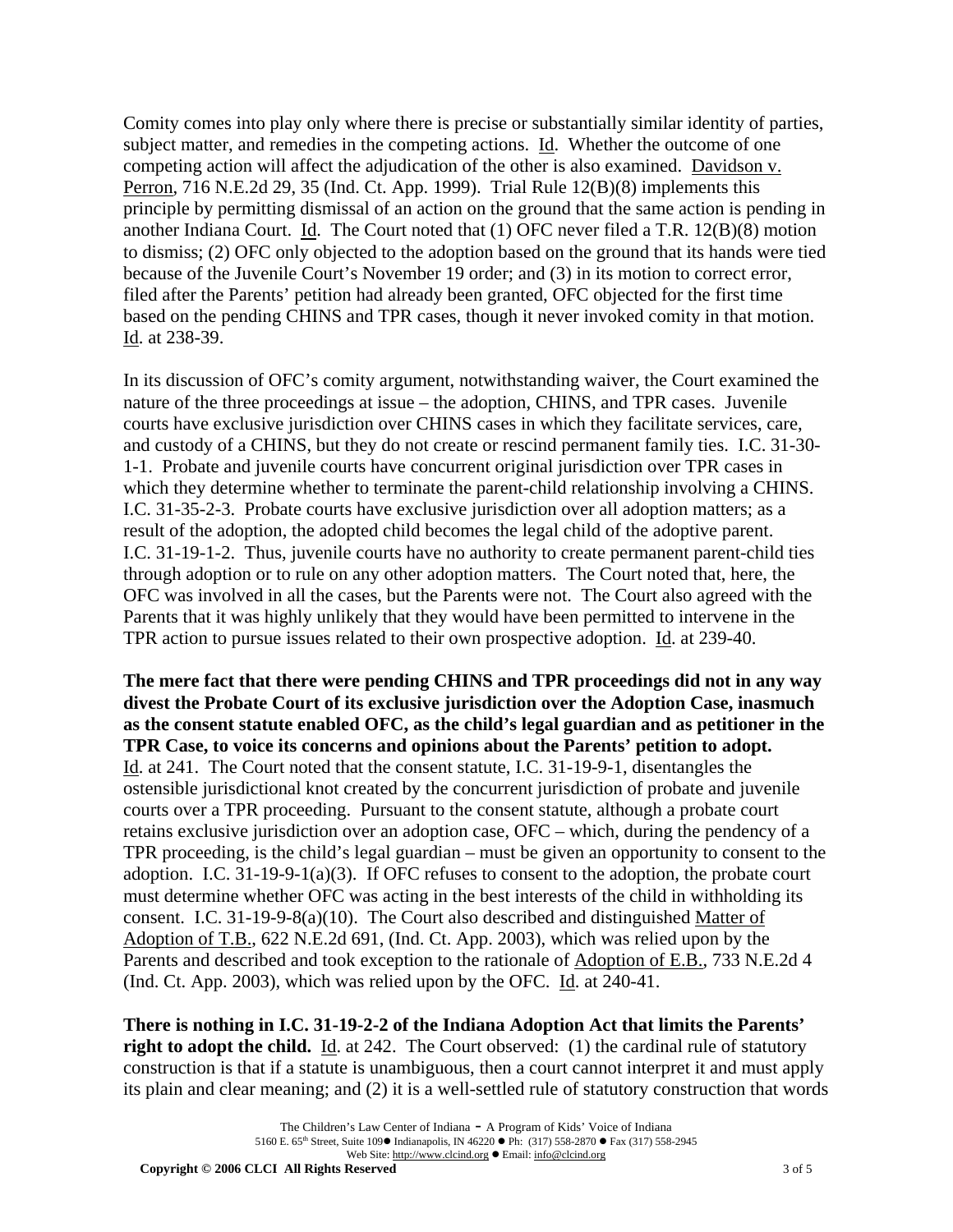used in their singular also include their plural. The Probate Court agreed with the Parents' argument that the statutory language permitting "a resident of Indiana" to file for adoption did not limit it to a singular resident, but rather included the plural – "residents" – as well. The Court noted that the State was not arguing that married couples – necessarily constituting more than one resident – may not adopt, and held that, upon examining the statute regarding adoption by married couples, it was apparent that the General Assembly intended "a resident of Indiana" to include the plural. Id.

**Under the Indiana Adoption Act, an unmarried couple may file a joint petition to adopt a minor.** Id. at 243. OFC argued that I.C. 31-19-2-4, which puts rules in place regarding adoption by married couples, shows that two individuals may join in a single petition only if they are married. However, OFC pointed to no statutory language explicitly in support of that conclusion. The Court observed that the purpose of requiring married persons to petition jointly for adoption is specific to the marital relationship and its attendant legal obligations, and, thus, it does not follow, and there is nothing in the Adoption Act which suggests that, in placing this requirement upon a married couple, the legislature was simultaneously denying an unmarried couple the right to petition jointly. Further, the Court noted that, while it may be true that the General Assembly has spoken regarding second-parent adoption as the dissent argues, there is simply nothing in the Adoption Act suggesting that it intends to preclude all unmarried couples from adopting. The Court held that, contrary to the dissent's argument, the supposed connection between the legislature's 2005 pronouncement regarding second-parent adoption and the ability of an unmarried couple to file a joint petition to adopt is tenuous at best, and far from sufficient to glean a legislative intent to bar the practice altogether. Id. at 242-44.

**The Probate Court properly granted the Parents' petition for adoption, despite OFC's refusal to consent.** Id. at 244-45. Noting that one of the bases for the Juvenile Court's November 19 order was its understanding of Morgan County policy as providing that nonhard-to-place children must be adopted by a married couple, the Court cited supporting cases and held that the Juvenile Court, as well as all local courts, must base its decisions on state law, and must also ensure that local practice complies with state law. The Court observed that (1) all involved parties believed the Parents' adoption of the child was in the child's best interest; (2) the Juvenile Court observed that no question had been raised about the Parents' fitness or ability to care for the child or about the love that they have for the child; (3) OFC made it clear that the only reason it was withholding consent to the adoption was because it felt bound to do so by the Juvenile Court's November 19 order; and (4) by all accounts, including OFC's, this is a loving, supportive, happy home where the child had been thriving since she was two days old. Id.

**The Juvenile Court was statutorily required to dismiss the CHINS case and, thus, erred in refusing to dismiss the CHINS petition.** Id. at 245. The Court noted (1) the definition of a CHINS at I.C. 31-34-1-1; (2) the provision of I.C. 31-34-21-11 which states "[w]hen the juvenile court finds that the objectives of the dispositional decree have been met, the court shall discharge the child and the child's parent/guardian or custodian;" (3) here, the dispositional goal for the child in the CHINS case was adoption; (4) at the time the Parents filed their motion to dismiss the CHINS action, the child had been adopted and, thus, the

**Copyright © 2006 CLCI All Rights Reserved** 4 of 5